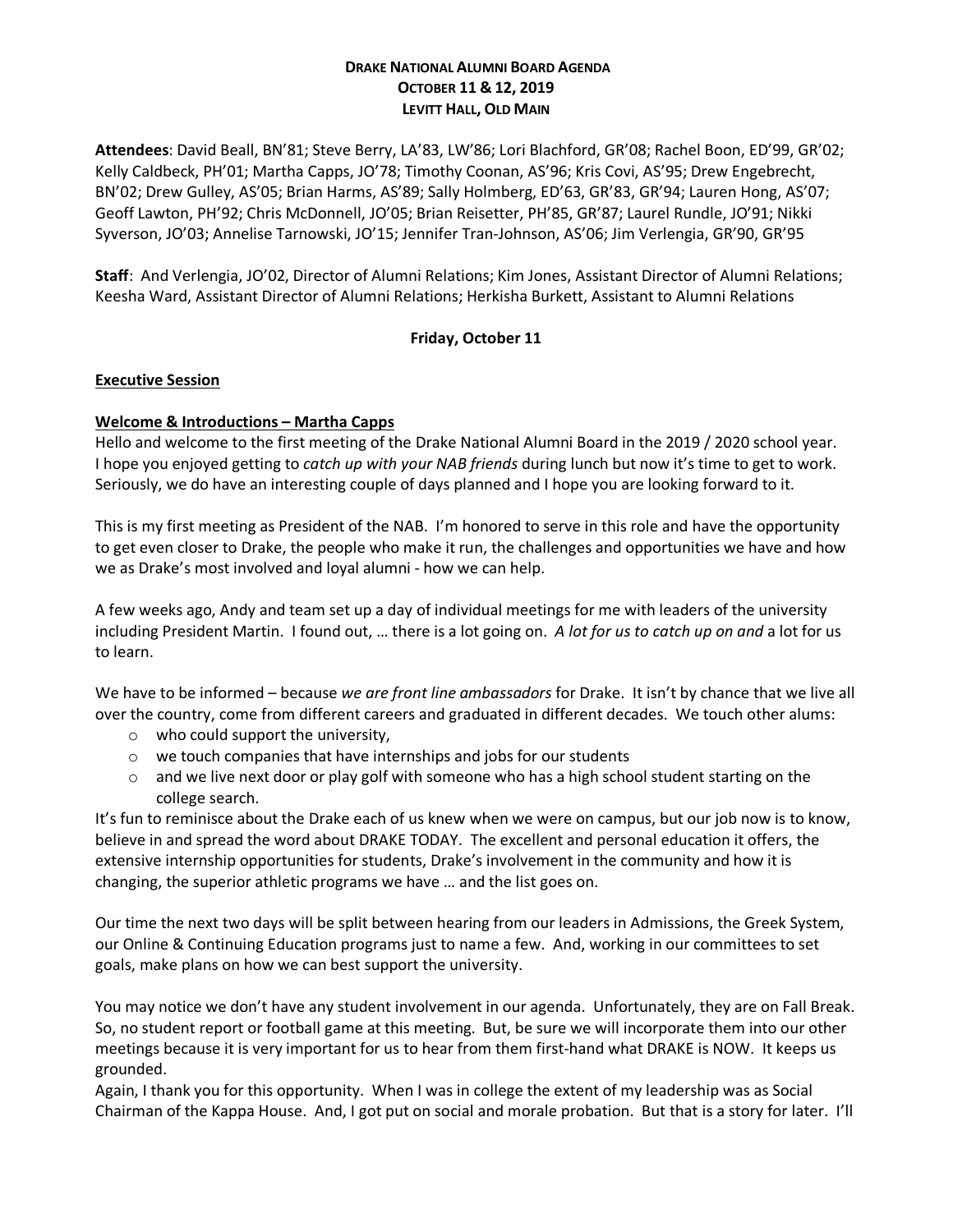try not to be put on probation during the next two years. Let's lean in together and make a difference for DRAKE.

We have some new NAB members to introduce today.

- Drew Engebrecht He will be serving on the Outreach committee
- Jim Verlengia He will be serving on the Recognition / Nominating Committee.
- Lori Blachford. She is an ex-officio member of the NAB representing the LGBTQ+ alumni community. She will serve on the Outreach committee.

Each of them will tell a little about themselves. But first I think we should each introduce ourselves – name, where you live, degree / s and grad year, if you want. And, to make it more memorable – where did you live freshman year – and a memory. STAFF TOO

As you heard earlier, I'm a Kappa and being involved in the sorority was a big part of my college experience. Andy did a little digging and apparently 70% of this board was involved in Greek life. We know that many of those friends and connections stay strong. Kerry King, Director of Sorority and Fraternity Life is here to provide us with an update from campus. She is freshly back from maternity leave appreciate her making time for us – not too tough questions.

## **Fraternity & Sorority Update - Kerry King – Director, Fraternity/Sorority Life**

Kerry welcomed the group and provided an overview of the current state of Fraternity/Sorority life on Drake's campus

- Current Chapters:
	- o Panhellenic Council
		- § Alpha Delta Pi
		- § Alpha Phi
		- Delta Gamma
		- Kappa Alpha Theta
		- § Kappa Kappa Gamma
	- o InterFraternity Council
		- § Alpha Tau Omega
		- Phi Delta Theta
		- Phi Gamma Delta (Fiji)
		- Sigma Alpha Epsilon
		- Sigma Chi
		- Sigma Phi Epsilon
		- Tau Kappa Epsilon
		- Theta Chi
	- o National Pan-Hellenic Council
		- Alpha Kappa Alpha Sorority Inc.
		- Kappa Alpha Psi Fraternity Inc.
		- Delta Sigma Theta Sorority Inc.
		- Sigma Gamma Rho Sorority Inc.
		- § *Alpha Phi Alpha Fraternity Inc.*
		- *Omega Psi Phi Fraternity Inc.*
		- Phi Beta Sigma Fraternity Inc.
		- *Zeta Phi Beta Sorority Inc.*
- Community Statistics:
	- o 95% Retention Rate (compared to all university 88%)
	- o Sorority GPA: 3.37
	- o Fraternity GPA: 3.14
	- $\circ$  Over 70,000 philanthropic dollars raised & 24,000 service hours performed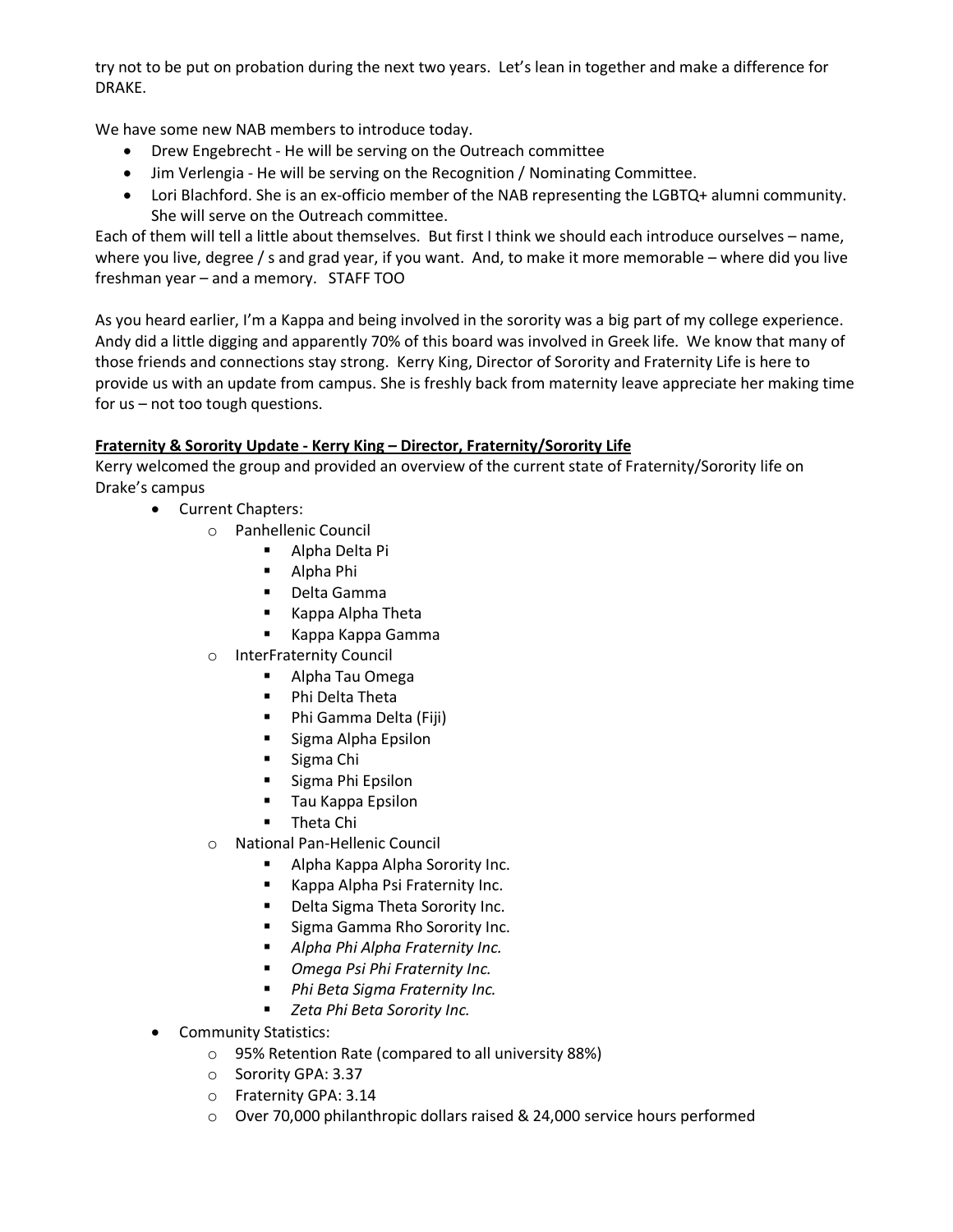- $\circ$  (904) students in fraternity/sorority as of Spring 2019; 32% of the undergraduate population
- Community Values
	- $\circ$  Lifelong Friendships, Service with the Community, Intellectual Growth, Fostering Inclusion, Engaged Citizens, Leadership Development
- Programming Initiatives
	- o Health Inclusion & Relationship Officers (HIRO)
		- Each chapter has 2-3 HIRO's that lead chapters in meaningful discussion on the following topics: healthy relationships, alcohol and other drugs, equity/inclusion and mental health.
	- o Diversity & Inclusion Action Committee
		- Created in the Spring of 2019 to formulate ideas on how FSL can be better leaders in equity and inclusion
	- o Bulldogs Against Sexual Assault
		- § 5th annual program put on by Panhel & IFC. This year it will be held in Olmsted on November 9th.
	- o Safe Event Trainings
		- Required training for all event monitors.
	- o Community Partnerships
	- o Service Showcase + Monroe Elementary
	- o Divine 9 Integration & Visibility

# **Online & Executive Education - Christina Trombley - Executive Director, Online Programming**

Christina presented an update on the state of online programs at Drake and the new initiatives regarding continuing and professional education for the Des Moines Metro business community.

- Drake University has launched six fully online graduate degree programs since Spring of 2018. The programs are the Master of Arts in Communication, Master of Science in Education: Effective Teaching, Master of Business Administration, Master of Public Administration, Master of Data Analytics Leadership, and Master of Jurisprudence in Compliance and Risk Management.
- To date, the online programs have 198 enrolled students. New programs will continue to be launched over the next 3-4 years.
- In addition, Drake Online and Continuing Education is offering several noncredit certificates and workshops for area businesses and workforces.
	- $\circ$  Leading Others is a year-long program designed to provide tangible and strategic leadership plans for select managers. The program is in its fifth year and has served over 120 area managers.
	- $\circ$  Additional programming is being developed for new supervisors to prepare them for their new roles in managing people. Workshops and seminars will be developed on select topics as needed to help support the business community.

## **Committee Breakouts**

## **Admissions Overview - Anne Kremer - Dean of Admissions**

Anne reiterated how helpful the work of the admissions committee and the larger alumni board membership have been in helping to recruit students in a competitive environment. She also provided several statistics for the entering first year class in fall 2019:

- Drake's largest class in 5 years
- Drake's most diverse class ever
- Strong legacy class 12% vs. the typical 5-6%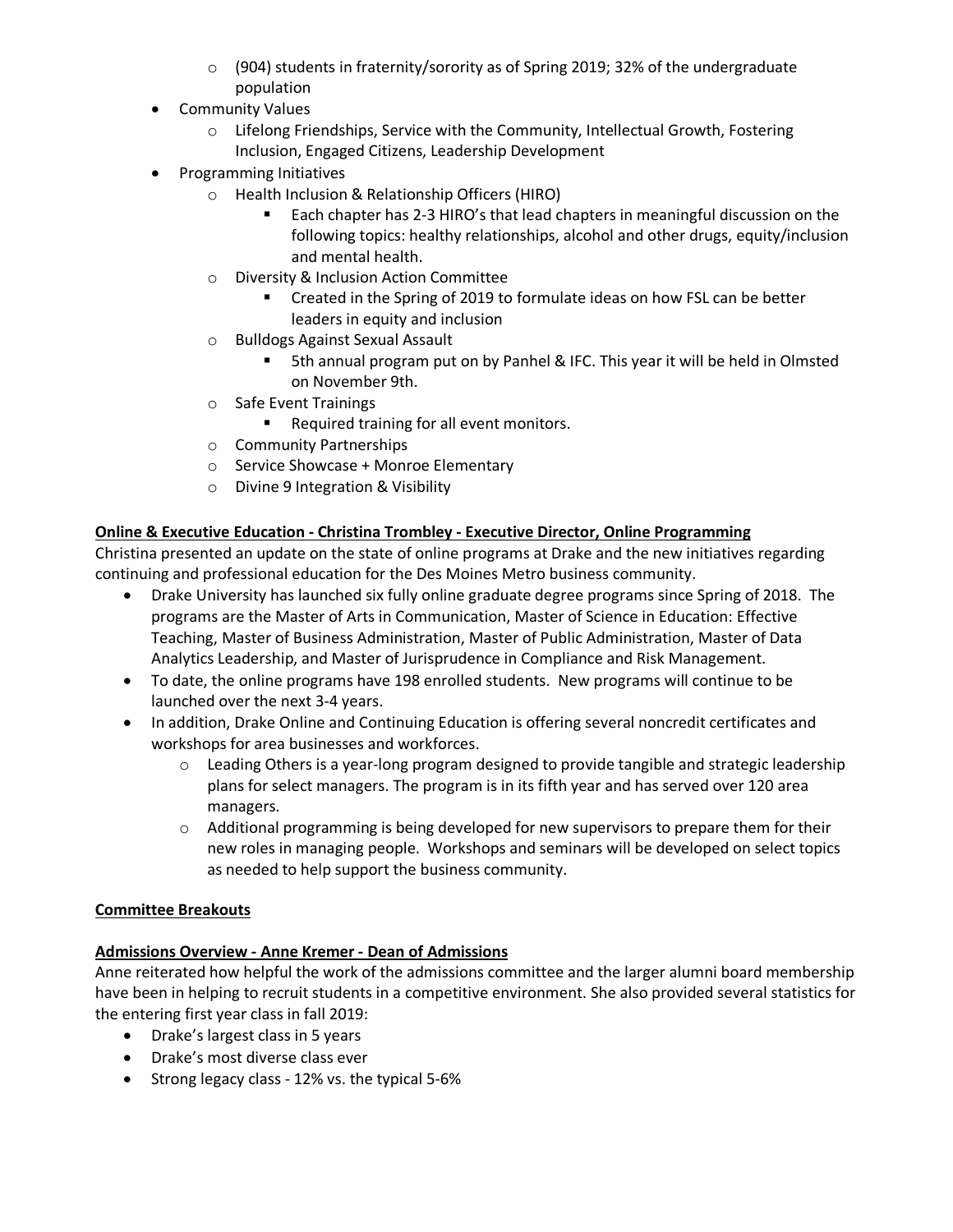## **Saturday, October 12**

## **Breakfast & Drake Neighborhood Update - Ryan Arnold – Director, Community Engagement**

Ryan provided an update on a variety of projects taking place around campus:

- 1. Nelson Development/Home 2 Suites Hotel
- 2. Dog Town Development
- 3. University 'Streetscape' Project
- 4. Boys & Girls Club
- 5. Kum & Go re-build at the corner of  $31<sup>st</sup>$  & University

## **Big Ideas / Crowdfunding/ ThankView - Pam Pepper – Assistant Vice President, Alumni & Development**

Pam shared some information on Big Ideas. This yearlong process has moved (6) big ideas to the forefront and the Development team is seeking feedback on the ideas to measure affinity and interest.

Pam shared that the office has two new tools at their disposal: Crowdfunding and ThankView. Crowdfunding is the practice of funding a project by raising small amounts of money from a large number of people, typically via the Internet. The Crowdfunding platform is called "Here's to the One" and allows us to raise money for projects in the \$10,000 range. About a month ago we launched our  $1<sup>st</sup>$  project – the Live Mascot Program which Pam announced successfully met its goal. ThankView allows us the ability to send a personal, custom videos to donors. Its quick and easy, but personalized.

Pam shared that Drake raised more than \$29 million in fiscal year 2018-2019 which is the fifth highest in our history. She thanked the entire board for their support and advocacy. She shared last year that Annual Giving raised \$3,060,691 to date it has raised \$690,546.04.

Pam provided the attached handout. It includes talking points about how to talk about giving at Drake and encouraging your alumni friends to participate. Lastly, Pam shared the dates for this year's All-In campaign which will be April 2-3, 2020. The goal is to have 1,881 donors (as in the year Drake was founded!). More info to come on All In as we move closer to that date.

## **Committee Breakouts**

## **Committee Report Outs/Next Steps**

## **Outreach Committee**

- 1. **Task 1: Individual NAB outreach by affinity and graduation year**
	- a. Project Lead: **Drew Engebrecht**/ Ken Matt-Martin
	- b. Drake Staff Coordination
		- 1. Through Kim Jones we will work with the alumni office to develop specific lists for each NAB member
		- 2. The marketing department, we will develop and editorial calendar determining what message we are delivering it and when it is delivered (**Kim**, would you please add the marketing director to our email chain?)**-See Task 3 for cross-reference.**
	- c. Next Steps:
		- 1. Agree on a communications plan that will start with an explanation and an ask of the full NAB board
		- 2. The first communication will go out concurrent with the February meeting and will continue through 2020 when it begins including elements of **Task 3.**
- 2. **Task 2: Re-engage former NAB members**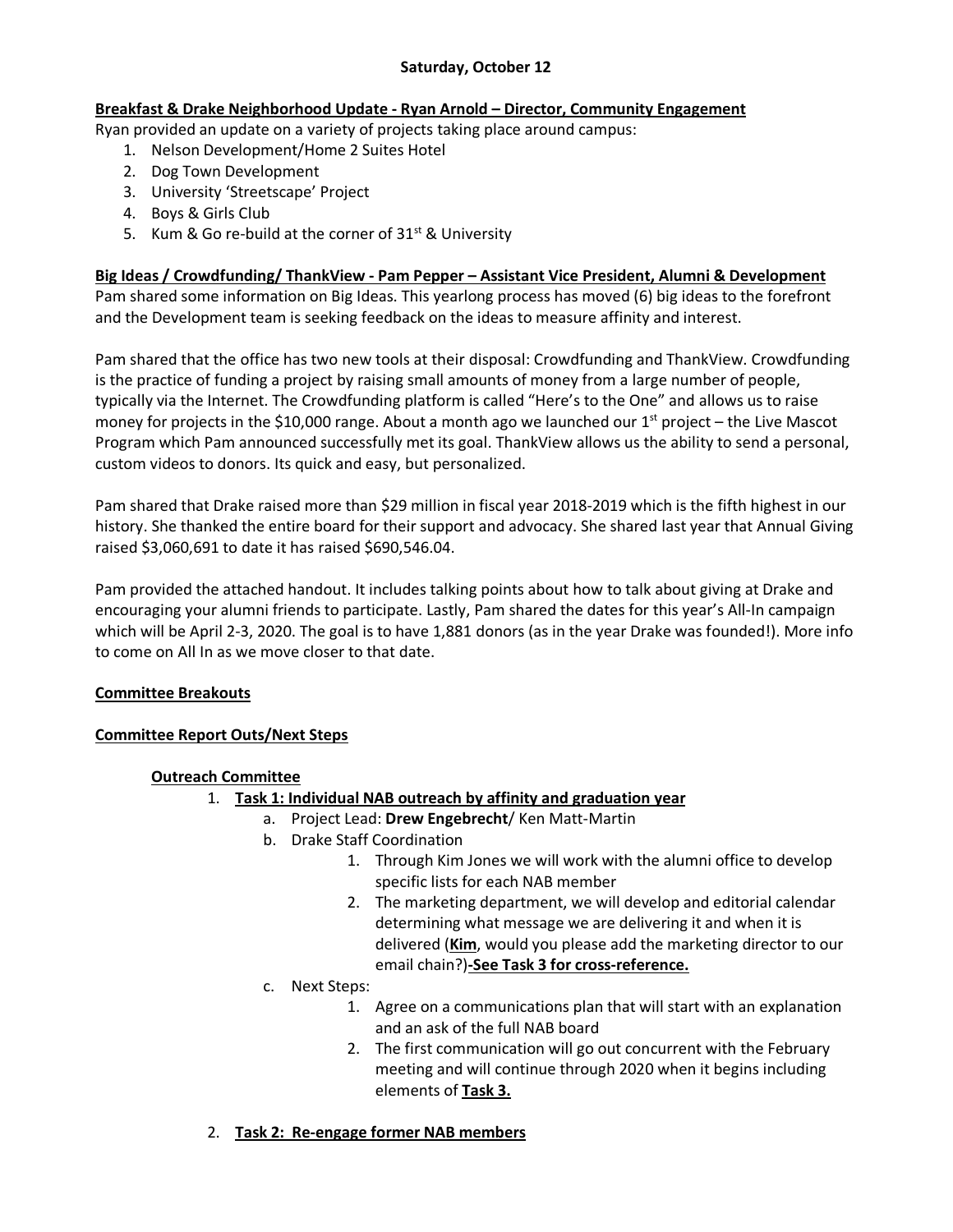- a. Project Partner: **Sally Holmberg**
- b. Drake Staff Coordination
	- 1. The alumni office will develop a list of former NAB members going back to its inception
	- 2. The communications department and alumni office will assist us in developing strategies to re-engage them such as:
		- 1. Linking them with local alumni groups
		- 2. Sending them links to the various social media outlets Drake engages in
		- 3. Invite them back to Relays with a possible official role at the NAB meeting
		- 4. **Ask them if they would be interested in becoming mentors to Drake graduates in their community (See Task 4 for cross-reference)**
- b. Next Steps:
	- 1. Develop a list of former NAB members
	- 2. Agree on our first re-engagement strategy
	- 3. Role this out and have the re-engagement initiated prior to our February meeting

## 3. **Task 3: Develop a strategic role for the NAB in University fundraising**

- a. Project Partner: **Lori Blachford/** Jeff Seaman
- b. Drake Staff Coordination
	- 1. The alumni office and communications department need to evaluate its advocacy calendar and tell us where we are best utilized throughout the year **(see Task 1 for cross-reference)**
	- 2. NAB Board members will be provided their list as part of accomplishing Task 1. Task 3 will not be outward facing until 2021.
	- 3. Assist with a specific fundraising need identified by Lori Blachford to fund a supply of professional clothing for LGBT+ students.
- c. Next Steps
	- 1. We will report on the progress of Task 1 at the February meeting and explain that this will be outward facing as **Phase 2 of Task 1**
	- 2. Given the urgency of the need for professional clothing for the LGBT+ students, we will be working with the Drake alumni office and local alumni to get this accomplished prior to the February board meeting.

## 4. **Task 4: Expand Student Alumni Association/NAB Outreach-Mentorship Program**

- a. Project Partner: **Ashley Blazek**
- b. Drake Staff Coordination
	- 1. The alumni office will compile a list of former NAB members **(See Task 2)** and determine interest level in becoming mentors to recent Drake graduates in their region
	- 2. SAA members will provide us a list of their alumni by region to pair them up with alumni
- c. Next Steps
	- 1. We will report on the progress of this expansion at the February Board meeting

### **Recognition Committee**

• Alumni awards nominations will close on Monday 11/4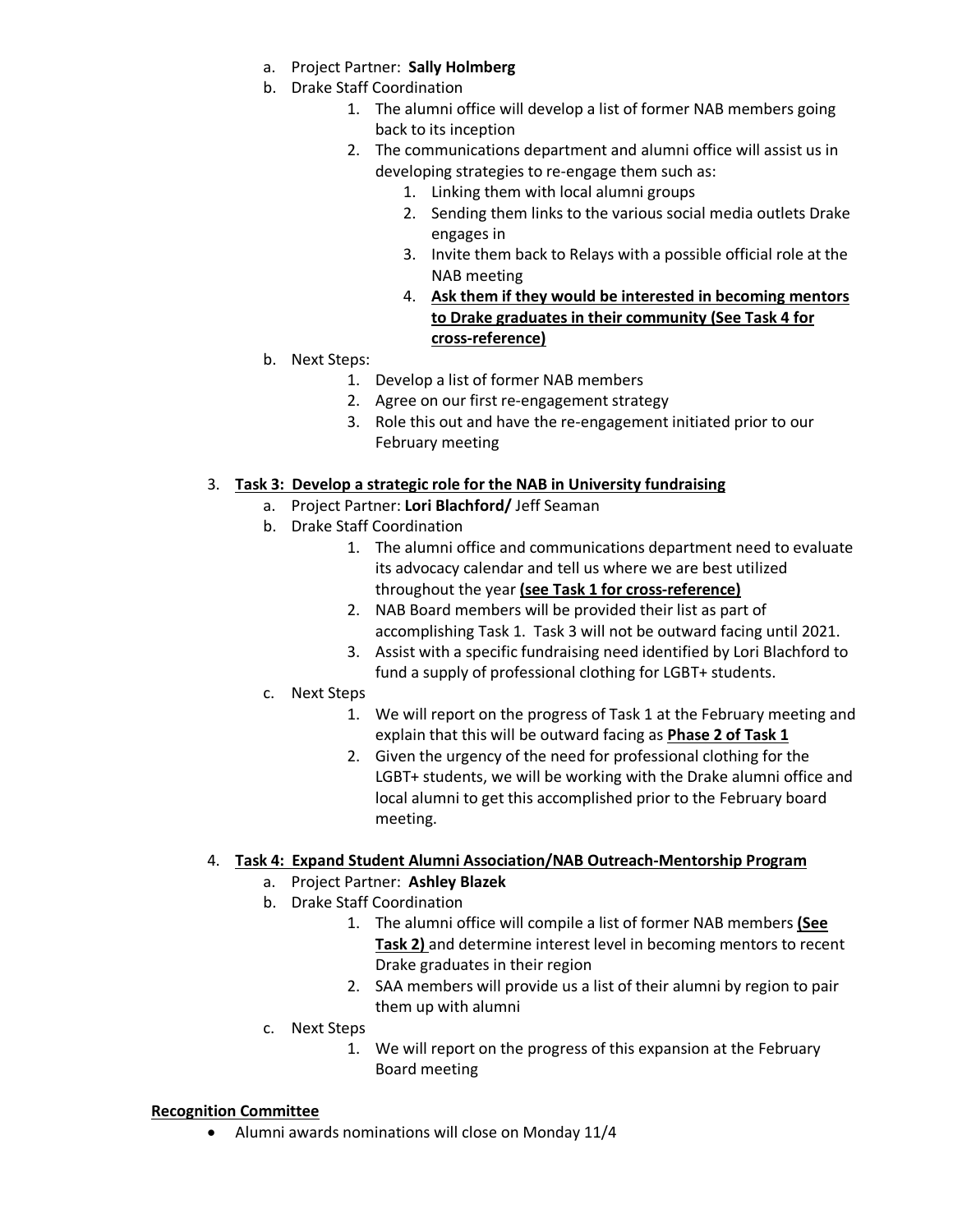- $\circ$  Committee will review nominations and contact award winners in December
- Onboarding Committee is reviewing the process for new members to ensure they feel welcome and able to be productive from the first meeting. Will utilize best practices from other institutions
- Nominating Committee is reviewing the process for identifying and selecting new members along with ensuring current membership is meeting attendance expectations

## **Admissions Committee**

# Letter writing

- Keesha is continuing to Improve process
- Note cards vs letter writing (change communications to reflect this)
- Don't include major to note card writers, simplify
- Outreach mid-November, notes sent by Feb 15th (moved up)
- Write during Feb meeting, 10 for general alum, 15-20 for NAB (look into notecards)
- Help support Anne with summer melt, possible NAB effort after Feb paid deposit, didn't attend orientation
- Google sign up we can send link for friends to sign up

# Using alumni as resources

- Microsoft Teams doc sharing Drake uses it now, works well
- Short list of 5 people in each market, contact, when they graduated, what they could speak to
- Drew will be project lead
- Think about process goes through Anne or direct from admissions counselor, needs to be easy
- Google survey looking for admissions point person, name, market, address, 1-2 things you can speak to
- Get feedback from counselors on how they currently use alum to assist?
- Markets from Anne (provided on 10/22)

# Admitted student parties (January) and Drake Send Offs (summer)

- Looking for continued alumni representation at these events
- Ask Amelia if NABs are automatically on these lists

# High School Counselor events \*new

- Adding 2 events in Chicago and the Quad Cities mid Nov or Dec
- Drake updates, Q&As, during the lunch hour
- Possibly host where Alums work Looking for sponsors w/cool offices to host
- Get referrals from NAB for both markets LR or Martha can send note to NAB if needed

# Changes in national college admissions process

- Previously could no longer recruit after May 1
- Now it's become open season, will increase competitiveness
- Could result in melt over summer, poaching from other schools
- Strategize around recruitment and retention
- NAB might be able to support Admissions through additional outreach
- Reinforce decision they made reach out to committed students, really welcome them, NAB can step it up

# People Grove (per conversation with Anne Kremer, did not discuss at NAB meeting)

• Closed system like LinkedIn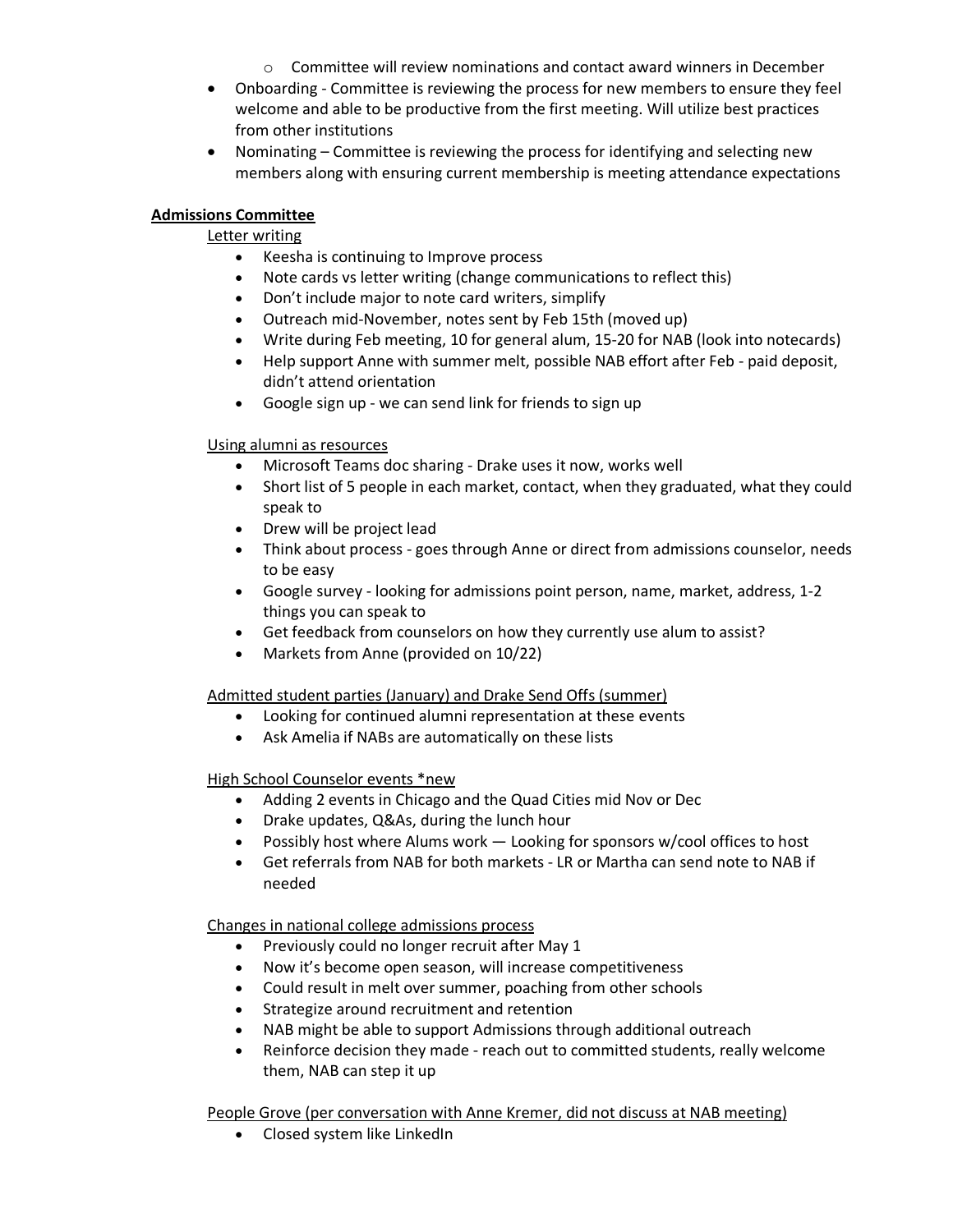- Considering especially for International
- If they focus on domestic, how can NAB help
- Alum can use system

### Legacy

- Increased to 12% this year (about double)
- Going to increase legacy student scholarship to \$2500/year for 4 years (why if process is already working?)
- Segment audiences
- Possible future NAB support

## **Programming Committee**

1- RABs

## **Challenge**

- Not all of the RABs are using the handbook in full functionality
- Successional planning with chairs and chairs in place for other types of programming
- NAB members reach out to RABs -- esp. Phoenix
- Denver leads asked for clarification in the handbook

## **Action Items**

- **Ask the RAB Chairs the following questions**
	- Offer RABs the handbook/make sure they are using it
	- Remind them about the Drake budget
	- Ideas for national events or pros/cons for events?
	- Ask them what meeting they prefer to attend, or would they want to attend?
	- Ask RAB chairs if they have an upcoming sports event if they are scheduling programing. Esp. for emerging RABs
	- Of the events they have that have been successful, why do they think they have been successful?
	- Interesting in attending a NAB meeting? If so when?
		- If we invite them back, we need to really help ease the communications here

*\*Lauren to send a Google form that each Programming Committee member can fill out when talking with the RAB Chairs*

- **National Programming**
	- Here to support with what is a fit for staying/going re. Programing. Insights from RAB Chairs should be helpful tool
- **How to sunset a chair that isn't working?**
	- Mandate turn over
	- Cut dollars
	- Cut events
- **Can we send thank yous for ppl who did DU Good day - David and Amelia to sync**
- 2- **Athletic Events Challenge**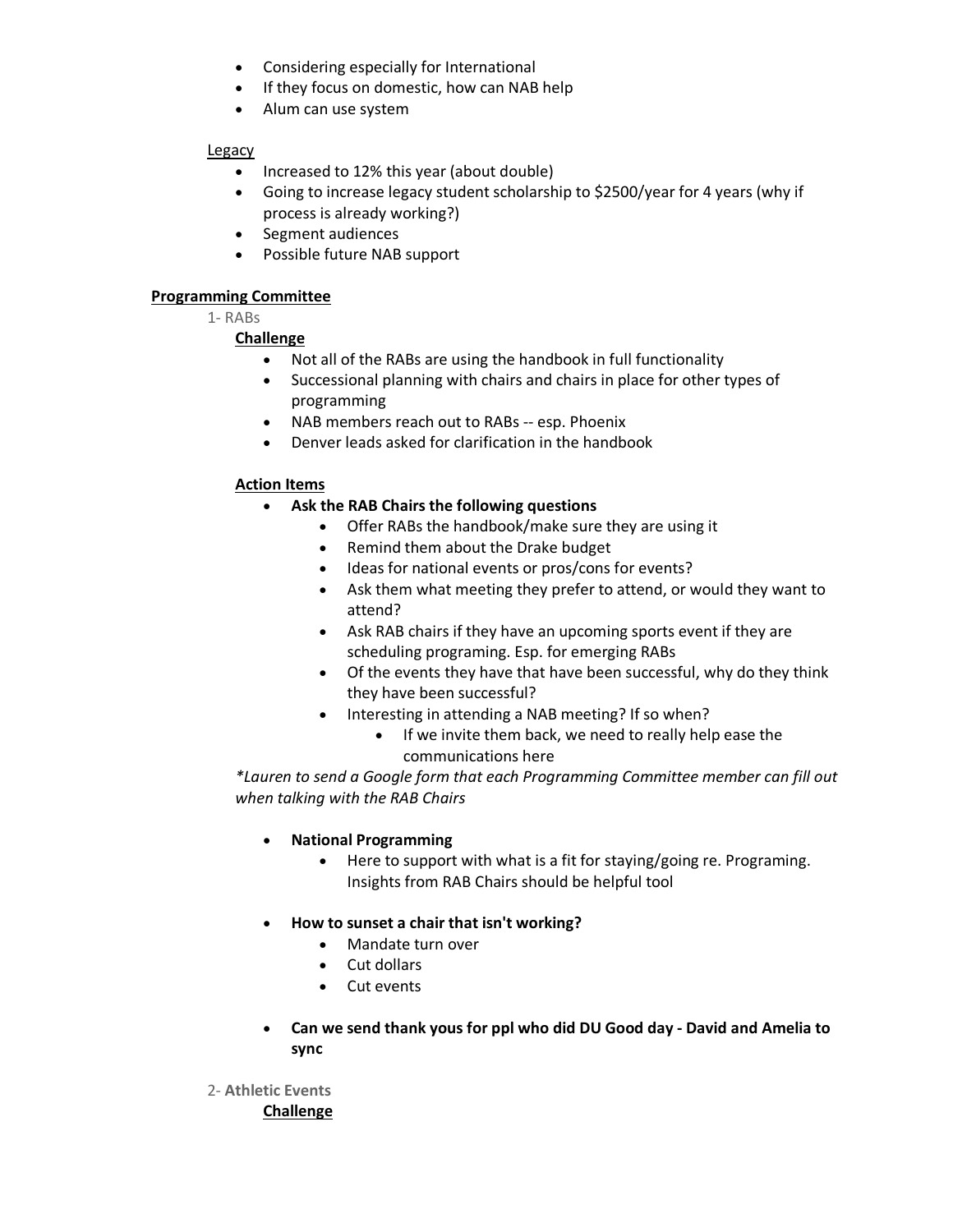\*Connecting regional events w/ athletic events -- more opportunity to do that; consistent following with men's team in Chicago (how can we do more of this?)

#### **Action Items**

- Recommendation Ideally do an event w/ the team or Drake leadership before the game. Have the Coaches start the conversation?
- David reach out to CO and let the know the event is going on
- Chris to talk with athletics or Amelia to see how we can help. @Chris McDonnell
- Does FL have an RAB in Tampa -- Dennis Olden (?)... Amelia to talk with
- Chris to attend meeting with athletics... and Drake.

### 3- National Programming - February Agenda add

#### **Challenge**

\*Review what is/isn't working (Drake Me Out events... worth it?) and consider adding an event (like a welcome to area in the fall) *See item #1 above*

#### **Notes**

- *-* Okay to not mandate the event
- Could we do a networking event in June to welcome new grads to their city?
- Can we see the Phoenix email w/ the ideas
- **4 - Webinar/lecture series/podcast - February Agenda add**

### **Challenge**

\*How to leverage online communications to reach alumni regardless of geography (challenges around time/money)

### **Notes**

\*Webinar could be stronger because it's more timely -- add CTA at the end \*Make sure it's thoughtful... ppl like the 1x event w/ speakers -- in person focus is still needed -- add CTA at the end

\*Facebook and or email survey to ask ppl what they want to see re. educational events (speaker in your city, webinars...)

\*Q/A features -- get thought leaders talking on this. -- Key re. the webinars or educational series is all about the topics -- seems like it's situational; latest in the continuing series -- looking more at the topic vs who is promoting the webinar \*How long would it take to get going?

#### 5- Help get more alumni involved – February agenda add

### **Challenge**

\*Alumni speak to a class, coach a student etc.

### **Notes**

- Can we do an email blast w/ a link to the volunteer landing page -- maybe not use the word "volunteer" -- but more like give time... give them specifics for what they can do -- messaging has to be not about giving or that you have to be in Des Moines... more about sharing talents and time
- Include a call to action about how you can volunteer when ppl signup for events or for the thank you after you
- Can we promote on FB to get ppl to volunteer?